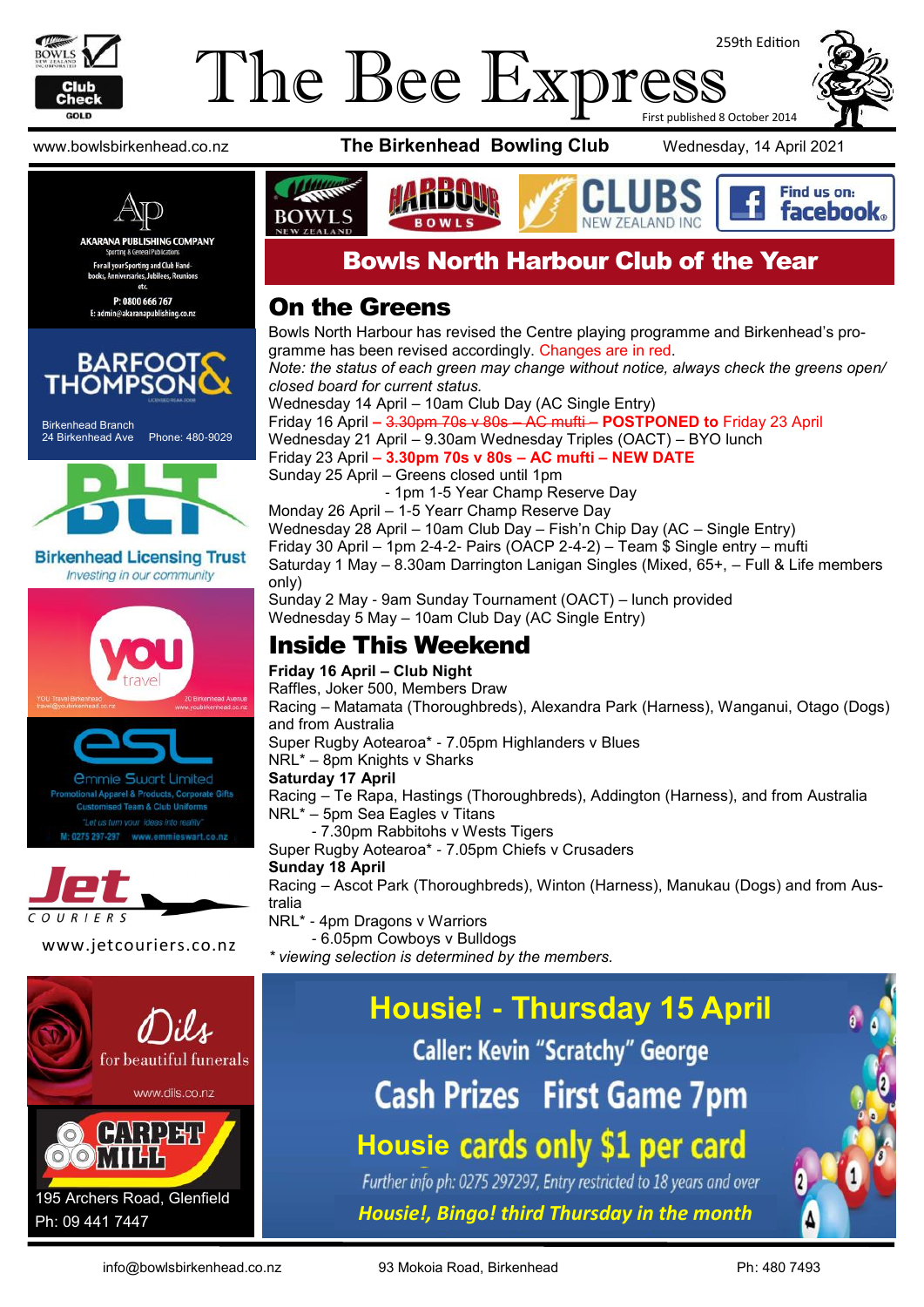www.bowlsbirkenhead.co.nz **The Birkenhead Bowling Club** Wednesday, 14 April 2021



Investing in our community

### The Dog House

*Our irregular columnist Mike Cartwright with one man's perspective on the sport of bowls. The views and opinions expressed here are those of the author's and do not necessarily represent or reflect the views of Birkenhead Bowling Club.*

### **Sandy's Sea Food Tournament - Part One**

Now most of you won't know this but my wife Katrina has dumped me….no she is not after my pension…she has decided to give up lawn bowls…. after years of trying she has finally realised that you can't do it twice a year and expect to perform. I've been telling her since we got together that if you only do it twice a year you forget where everything is and you can't expect to keep your partner happy…..she told me to go to the doctors and get a couple of blue pills to help out. I've now got about a stock of about 300 so, that gives you some idea how often I use them.

So on Saturday and Sunday I decided to play in Sandy's fish extravaganza at Birkenhead in the hope that I might throw a few down and impress some of the ladies with my new red bowls. For those of you interested, and there's not many, with the exception of the New Zealand selectors, I went for a size 5H Aero Optima. I had only one practice with them on

Thursday and they felt really good in my hand. In fact I hadn't felt so excited about holding a couple of round things in my hand since I was about 13 when I realised what reaching puberty did for your libido. Anyway I was so excited with my performance at practice that I emailed NZ Bowls and told them that I had decided to play for New Zealand again, and, that they wouldn't have to gift me a new set of bowls or pay me thousands of dollars.... I told them I would do it "for the love of the game". I got an email back a couple of days later with a one line reply "Bowls New Zealand doesn't understand what you mean by "for the love of the game". I didn't bother replying and realised I had about as much chance of getting selected as Mike Hoskin's has of getting an invite to Jacinda Adhern's place for dinner. So on Saturday off I went to the Birkenhead Bowling Club to try and get a catch, or at least win some seafood. Now, over the years people have been blaming the



Chinese for stripping the world's oceans of sea food. I was one of the detractors until I attended Sandy Cleghorn's seafood tournament at Birkenhead at the weekend and realised he was not the innocent old man I thought he was. It was obvious Sandy was in cahoots with the Chinese and established a nice working relationship so he could stock the clubs freezers with crayfish and scallops. I was impressed with the prizes and turnout, with Sandy even thinking about the seafood's welfare by keeping them wet by arranging the weather gods to piss down on his parade.

It was a gut wrenching Saturday for everyone concerned but I wasn't about to let the weather detract me from picking up a replacement for my beloved wife. I didn't have to wait too long because I got approached by a well known member of the club, who owed me a drink anyway, who said he would buy me half a pint of Speights Dark if I played with his partner in the mixed pairs. He told me who it was and after two hours of deliberating I said, "make it a pint and you've got a deal". We shook hands on it and as we did he pulled me forward and whispered into my ear "Don't you dare take any of those blue pills". Unlikely I thought......

To be continued............

Wheels on Wairau Seafood Tournament results at a glance: 1st Chris Taylor - 5 Wins, 31 Ends, 59 Shots For 2nd Ruth Lynch - 5 Wins, 29 Ends, 62 Shots For 3rd Peter Sheen - 5 Wins, 28 Ends, 57 Shots For 4th Murray Vallance - 4 Wins, 29 Ends, 64 Shots For 5th Gerard van Tilborg - 4 wins 29 Ends, 63 Shots For 6th Jeffery Eskridge - 4 Wins, 22 ends, 41 Shots For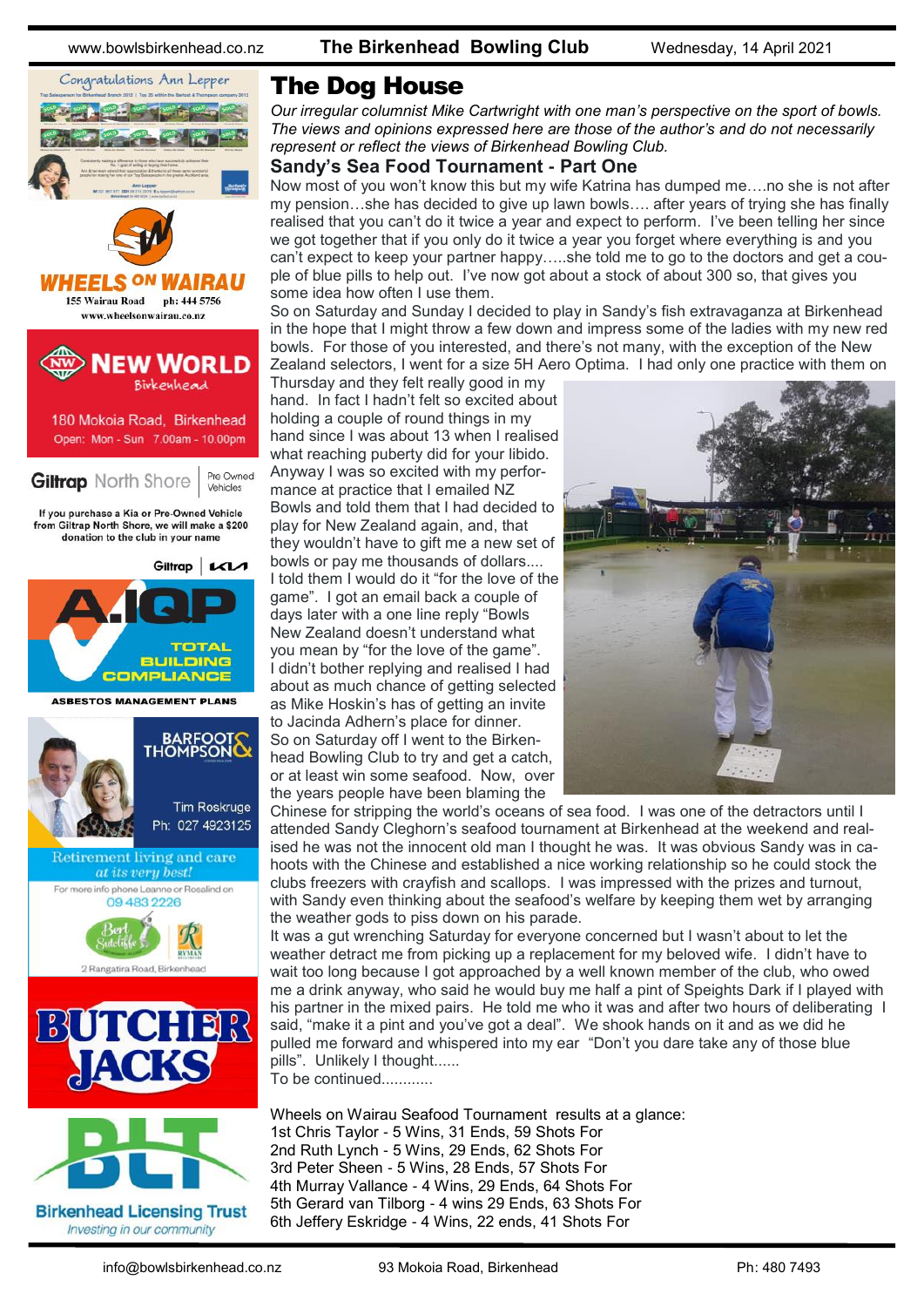

### Matthews Memorial Pairs

#### *by Vaughan Henderson*

The Matthews Memorial Pairs were played on Wednesday 31 March having been rescheduled from the original date of Wednesday 3 March. After a little "encouragement" 28 players took part. After sorting out the Skips, a blind draw and a little advice from Keith Burgess sorted out 14 teams and four games of 10 ends were scheduled. Play got underway at 9.30am after chasing up a couple of latecomers! Unfortunately, the weather was not so kind and by 11.30am the rain had set in and looked like it would continue for some time. As a result, we had to call an end to play at the end of the second game. From the two games played the winners were decided:

1st – Colin Godfrey and Clive "Taffy" Langford (2 wins and 23 points)

- 2nd Judi Farkash and Mari Hannan (2 wins and 18 points)
- 3rd Mick Moodie and Sue Thomas (1 win and 1 draw)

My thanks to all who took part and especially Colin Godfrey, John Hannan and Geoff Darby who put the boards, mats etc away in the heavy rain.

Wednesday 14 April 10am Club Day (AC Single Entry). Bert Sutcliffe sponsorship today so please try and come along in support of our sponsor.

# **BIRKENHEAD BOWLING CLUB**

93 MOKOIA ROAD, BIRKENHEAD PH: 480 7493

**MAY EXTENDED TRIPLES** 

(Open Any Combination Triples - Mufti)

# 29 & 30 May 2021

**Morning tea & lunch included Sausage sizzle Saturday** 

# **CASH PRIZES**

# **Entry \$120 per Team Limited to 16 teams**

Entry phone/text 027 6661618 or email secretary@bowlsbirkenhead.co.nz

**Tournament Partner:** 

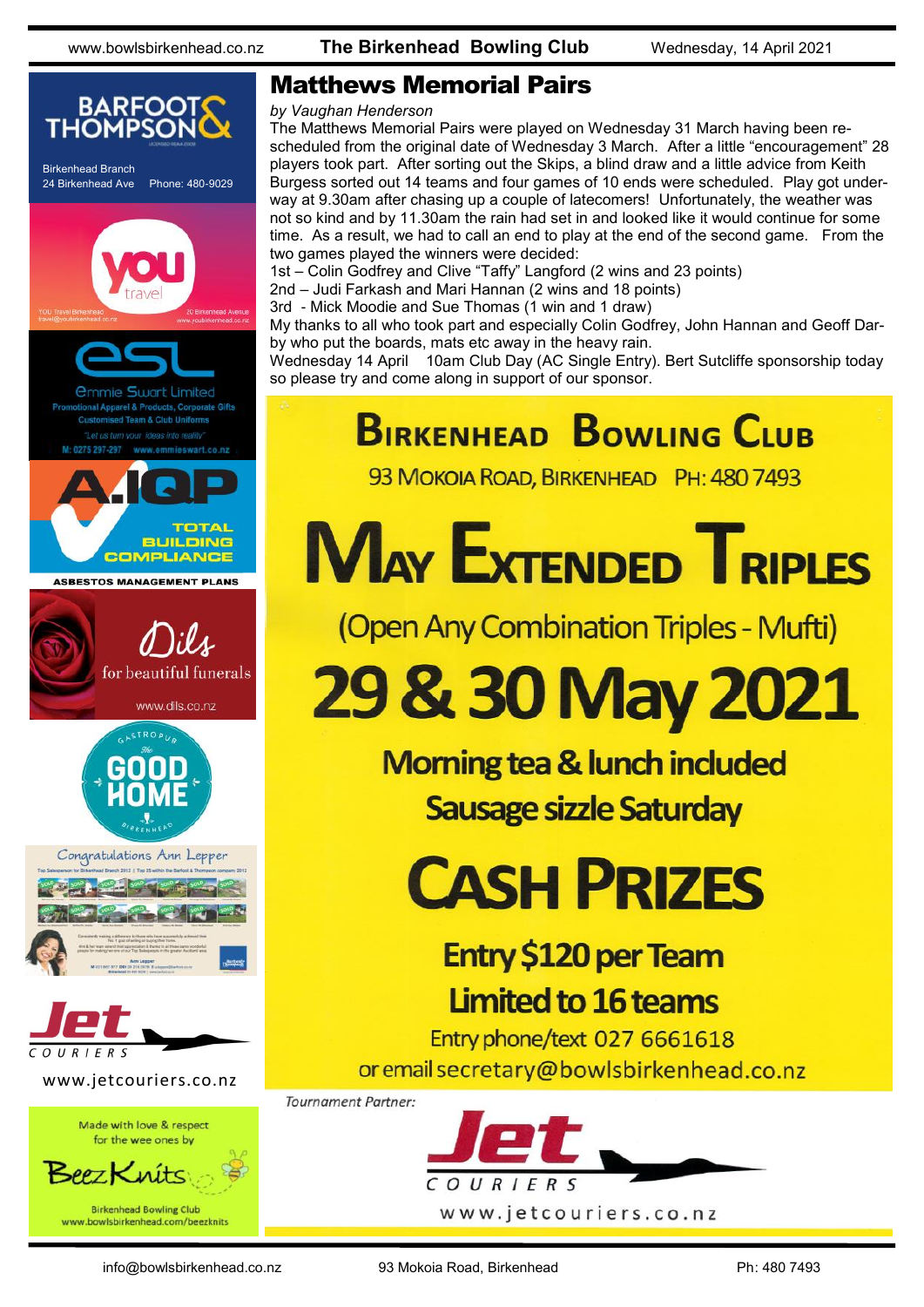

### Karen Murphy Named National Assistant Coach

*Reproduced from Bowls Australia Website* By [Aidan Davis](https://www.bowls.com.au/author/adavis/)

Australia's most prolific BCiB Australian Jackaroos representative, Karen Murphy, has been confirmed as the new National Assistant Coach, the first woman to hold the coveted role in the sport of bowls.

Murphy, who retired from international representation in 2019 after an illustrious career that covered more than two decades and more than 660 appearances, has been appointed to the full-time role, which helps oversee the full high performance (HP) contingent of squads and athletes.

A comprehensive background as an Advanced Coach and coaching clinics instructor, in addition to her knowledge of the HP landscape, insight into athlete wellbeing, focus on opposition analysis and professional approach to the sport as a whole, helped elevate Murphy from the competition.

The position is crucial to the structure of the sport's HP program, which will focus on the development of the next generation of elite bowlers and ultimately strives towards attaining gold medal success at the sport's two benchmark international events, the World Bowls Championships and Commonwealth Games.

Murphy steps into the Assistant role following in the footsteps of Gary Willis, who recently

took the reins as the senior National Coach, having started her career in the sport at the same time as Willis more than 30 years ago.

After learning of her appointment, Murphy said she was appreciative of the opportunity and eager to get started in the role.

"I'm very excited to start and looking forward to the challenge, I've always enjoyed coaching and have a real passion for it," Murphy said.

"Knowing the players and the system will be a huge benefit for the position; and giving the players what they need is of the utmost importance.

"There's been a big change

in the high performance program, with a new coach and now assistant, but we are hoping to bring a fresh approach and some new ideas.

"It's a support role and I'm there to support Gary in everything, these are really exciting times."

National Coach Gary Willis said Murphy was a standout applicant and welcomed her appointment on behalf of the wider Jackaroos team.

"Having known Karen for a very long time, she is unquestionably the best person for this position and we're thrilled that she will play an instrumental role in helping shape the future direction of the sport's high performance players," Willis said.

"Karen brings so much to the table, having not only an understanding of what it takes to win just about every accolade the sport has to offer, but having also been an integral leader of the high performance program as a Vice-Captain, and having developed her coaching pedigree over many years.

"There's no better person to help guide the development of the nation's best players, and the Australian Jackaroos contingent as a whole is excited to welcome Karen to the position."

As part of her remit, Murphy will also oversee the management of the state-based Pathway Coaches, who are charged with the daily case management of Emerging Jackaroos, Pathways Jackaroos and Para-sport Jackaroos squad members across the nation. Bowls Australia congratulates Karen Murphy on her historic appointment as the first woman to hold the position of National Assistant Coach within the sport of bowls.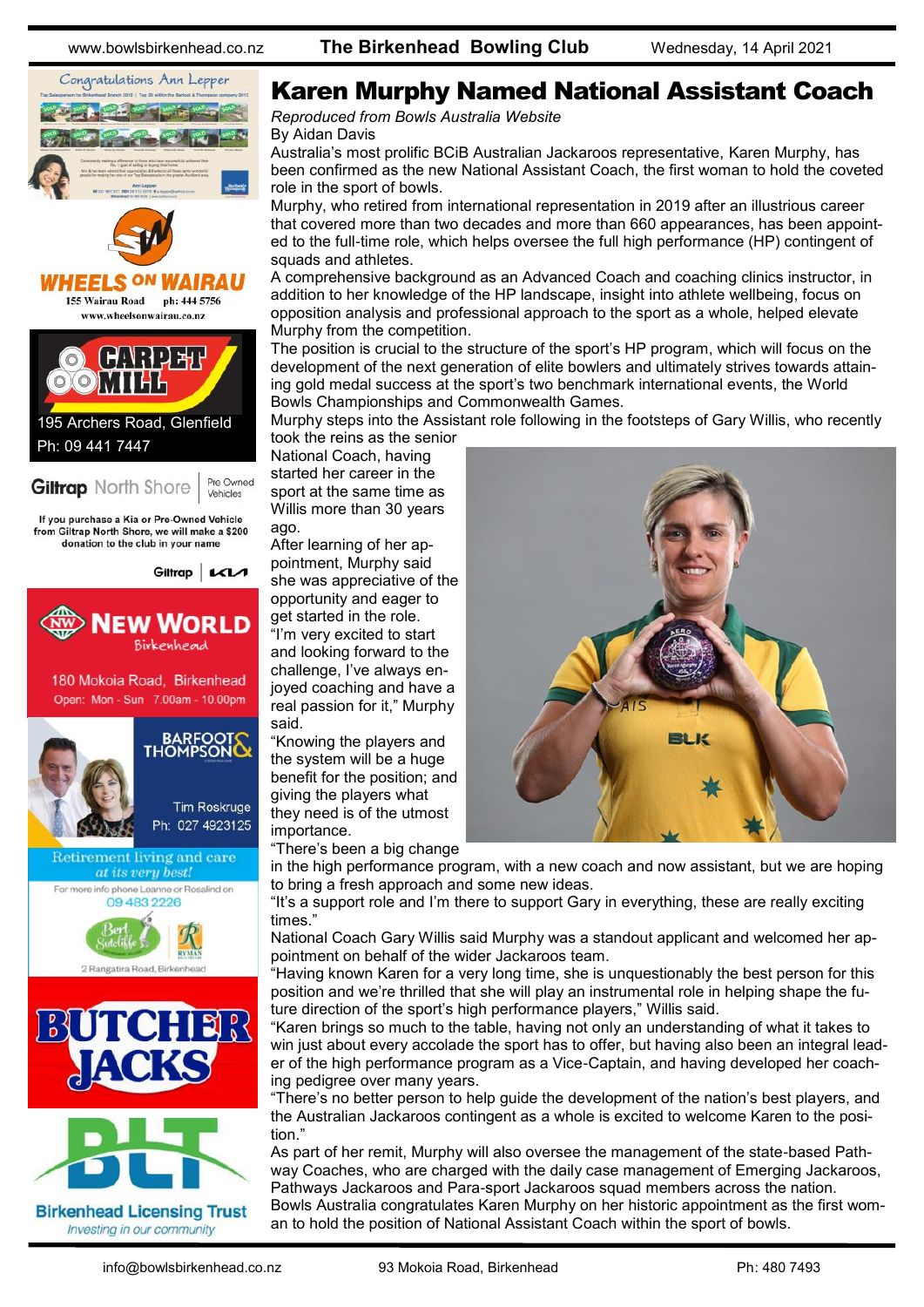

Birkenhead Branch 24 Birkenhead Ave Phone: 480-9029





Apparel & Products, Corporate Gifts ed Team & Club Uniforms ieswart.co.nz













#### www.jetcouriers.co.nz

Made with love & respect for the wee ones by



www.bowlsbirkenhead.com/beezknits

# **Sunday Tournament (OACT)** - Lunch provided

## **9am start - 2 May**

Ph: Merv 021 0447627 or Club 480 7493

### Annual 70s v 80s – 3.30pm Friday 23 April

Originally carded for Friday 16 April but changes in BNH programming has meant the postponement of the annual 70s v 80s to 3.30pm Friday 23 April. Names up on the white board in the Club if you are available to play. Play consist of one round of triples or fours, to be decided dependant on numbers. There is a trophy up for grabs with the over 80s currently champions.

### BNH Centre Updates

*Received 12 April 2021 - email* **ENTRIES OPEN** Women and Men Champ Of Champ Singles – club to enter online registration This tournament to be played on 1-2 May Entries close on 16th April This Friday! Centre Mens Triples - player to enter online registration This tournament to be played on 5-6 June Entries close on 21st May **ENTRIES CLOSED / TOURNAMENT IN PROGRESS** Cadness Cup Womens Cadness Cup. Final round robin on 16 April at Manly Mens Cadness Cup. Final round robin on 16 April at Manly between Orewa Dolphins, Milford Mariners, Beach Haven Badgers, Hobby Men 1-5 Any Combination Pairs – entries closed This tournament to be played on 17-18 April COP and Draw published Centre Womens Singles – entries closed This tournament to be played on 24-25 April COP and Draw will be published by Friday 16th April 1-5 Mens and Womens Singles – rain delayed. This tournament did not go ahead due to rain. The Match committee will consider another date **FOUNDATION COACHING COURSE** A one day Foundation course will be held at Bowls Orewa on Saturday 17th April Course will be run by Howard Sandler and Michael Beretta

**NOMINATION TO BOWLS NORTH HARBOUR BOARD** Nominations for President, Vice President, Board members to be submitted by

10 May 2021

#### **REPRESENTATIVE TEAM MANAGEMENT**

Individuals are encouraged to submit An Expression of Interest to be part of the next season Representative Team Management Submission closing date 30 April 2021

# **\$5 Friday**

# **The last Friday of the month**

**Standard tap beer pints, bottle beer and a glass wine all discounted to \$5 for the day!**

\* *Terms & Conditions apply, excludes craft beer, spirits, RTDs, champagne/bubbles*